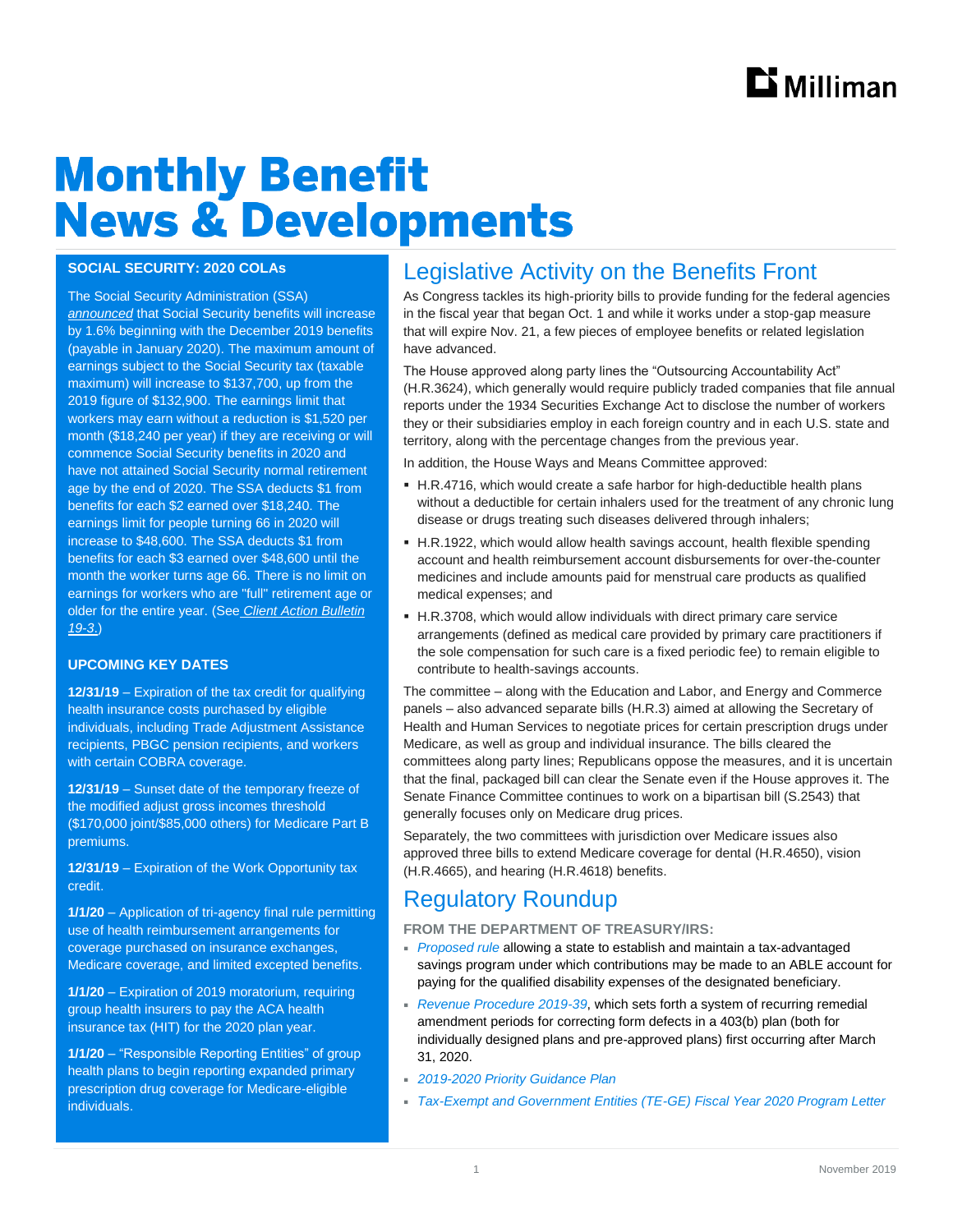#### **BLS ON EMPLOYMENT AND WAGES IN U.S. FIRMS WITH FOREIGN OWNERSHIP**

The Bureau of Labor Statistics released *[Spotlight on](https://www.bls.gov/spotlight/2019/a-look-at-employment-and-wages-in-u-s-establishments-with-foreign-ownership/pdf/a-look-at-employment-and-wages-in-u-s-establishments-with-foreign-ownership.pdf)  [Statistics: A look at employment and wages in U.S.](https://www.bls.gov/spotlight/2019/a-look-at-employment-and-wages-in-u-s-establishments-with-foreign-ownership/pdf/a-look-at-employment-and-wages-in-u-s-establishments-with-foreign-ownership.pdf)  [establishments with foreign ownership,](https://www.bls.gov/spotlight/2019/a-look-at-employment-and-wages-in-u-s-establishments-with-foreign-ownership/pdf/a-look-at-employment-and-wages-in-u-s-establishments-with-foreign-ownership.pdf)* which shows that foreign companies have entered the heavily consumer-oriented U.S. market. The data collected by BLS show that, in 2012, establishments having at least one foreign owner with at least 10 percent ownership (hereafter referred to as "establishments with foreign ownership") had total employment of more than 5.5 million, representing approximately 1 of every 20 U.S. private sector jobs.

#### **A PAIR OF CBO REPORTS**

#### The Congressional Budget Office (CBO) released:

 *[A Summary of Selected CBO Reports on Cash](https://www.cbo.gov/system/files/2019-10/55672-CBO-cash-accrual-working-paper.pdf)  [and Accrual Budgeting,](https://www.cbo.gov/system/files/2019-10/55672-CBO-cash-accrual-working-paper.pdf)* which notes that the costs of federal activities are recorded in the budget mostly on a cash basis. Using accrual accounting for retirement and insurance programs would accelerate the recognition of long-term costs and display the expected costs of new commitments when they were incurred. For example, the rules that govern how pension plans are funded expose the PBGC to the risk of large losses—losses that far exceed the agency's ability to absorb them.

 *[CBO's Medicare Beneficiary Cost-Sharing Model:](https://www.cbo.gov/system/files/2019-10/55659-CBO-medicare-beneficiary-cost-sharing-model.pdf)  [A Technical Description](https://www.cbo.gov/system/files/2019-10/55659-CBO-medicare-beneficiary-cost-sharing-model.pdf)*, which provides background information on Medicare's current cost sharing and sources of supplemental coverage among Medicare enrollees, consisting of Medicaid, Medigap, and employer-sponsored retiree health insurance including retirees in the federal employees' health plan and TRICARE (the health care program for uniformed service members, military retirees, and their family members). It also provides an overview of the model and describes the development of the "base case"—the current-law estimate of Medicare spending and enrollee cost-sharing obligations for Parts A and B services in each year of CBO's 10 year budget window.

#### **ACCOUNTING FROM FASB**

The Financial Accounting Standards Board (FASB) released descriptions of remodeling in connection with phase 3 of the topical focus project for retirement benefits, including multiemployer plan line items to indicate whether a pension plan is considered an individually significant or insignificant plan. The releases are *Accounting Standards Update Adoption Transition Modeling* [\(Taxonomy](https://accountingfoundation.us3.list-manage.com/track/click?u=e043e1190253df702a1340ed7&id=9db414fefd&e=7ed698fbc3)  [Implementation Guide\)](https://accountingfoundation.us3.list-manage.com/track/click?u=e043e1190253df702a1340ed7&id=9db414fefd&e=7ed698fbc3) and *Retirement Benefits*— *Phase 3* [\(Taxonomy Implementation Guide\)](https://accountingfoundation.us3.list-manage.com/track/click?u=e043e1190253df702a1340ed7&id=13f7829af9&e=7ed698fbc3).

### Regulatory Roundup – contd.

**FROM THE DEPARTMENT OF LABOR:**

- *[Proposed rule](https://www.govinfo.gov/content/pkg/FR-2019-10-23/pdf/2019-22901.pdf)* and *[fact sheet](https://www.dol.gov/sites/dolgov/files/ebsa/about-ebsa/our-activities/resource-center/fact-sheets/retirement-plans-electronic-disclosure-safe-harbor-rule.pdf)* on default electronic disclosure by employee pension benefit plans under ERISA.
- *[Proposed rule](https://www.govinfo.gov/content/pkg/FR-2019-10-08/pdf/2019-20868.pdf)*, *[fact sheet](https://www.dol.gov/whd/flsa/TipsFactSheet.pdf)* and *[frequently asked questions](https://www.dol.gov/whd/flsa/tipsFAQ.htm)* for tip provisions of the Fair Labor Standards Act.
- Two charts on *[retirement benefits](https://www.bls.gov/opub/ted/2019/union-workers-more-likely-than-nonunion-workers-to-have-retirement-benefits-in-2019.htm)* and *[healthcare benefits](https://www.bls.gov/opub/ted/2019/union-workers-more-likely-than-nonunion-workers-to-have-healthcare-benefits-in-2019.htm)* for union and nonunion members.

**FROM THE PENSION BENEFIT GUARANTY CORPORATION:**

- **[Proposed rule](https://www.govinfo.gov/content/pkg/FR-2019-10-04/pdf/2019-21495.pdf)** to clarify and make changes to the review process for certain agency determinations and the procedures for requesting administrative review.
- *[Premium rates](https://www.pbgc.gov/prac/prem/premium-rates)* for single-employer and multiemployer plans applicable for the 2020 plan years.
- *[2017 Data Tables,](https://www.pbgc.gov/sites/default/files/2017_pension_data_tables.pdf)* which include statistics for single-employer and multiemployer programs and for the private defined benefit pension system.
- *[2018 Actuarial Report,](https://www.pbgc.gov/sites/default/files/2018-actuarial-report.pdf)* which shows the present value of future benefits for both the single-employer and multiemployer programs and of nonrecoverable future financial assistance under the multiemployer program*.*
- *[Technical Update 19-1](https://www.pbgc.gov/prac/other-guidance/4010-financial-information-reporting-waiver)*, waiving the requirement to report certain financial information separately for each nonexempt member of the filer's controlled group.
- A *[web posting](https://www.pbgc.gov/wr/benefits/guaranteed-benefits/maximum-guarantee)* of the guarantee limits for single-employer plans that fail in 2020; the limits for multiemployer plans are not indexed and therefore have not changed.
- **FROM THE DEPARTMENT OF HEALTH AND HUMAN SERVICES:**
- *[Final rule](https://www.govinfo.gov/content/pkg/FR-2019-10-28/pdf/2019-23507.pdf)* that rescinds the adopted standard unique health plan identifier (HPID) and the implementation specifications and requirements for its use and the other entity identifier (OEID) and implementation specifications for its use.
- **FROM THE SECURITIES AND EXCHANGE COMMISSION:**
- *[Frequently Asked Questions](https://www.sec.gov/investment/faq-disclosure-conflicts-investment-adviser-compensation)* regarding disclosure of financial conflicts related to investment adviser compensation.

## At the U.S. Supreme Court

The U.S. Supreme Court opened its 2019-2020 term on Oct. 7, with the following cases on its docket:

- *Intel Corp. Investment Policy Committee v. Sulyma* (No. 18-1116), which considers when participants have "actual knowledge" of a fiduciary breach. At issue is whether ERISA's three-year limitations period – which begins from "the earliest date on which participants had actual knowledge of the breach or violation" – bars suits when the plan fiduciary disclosed the relevant information more than three years before the participants filed the complaint but they chose not to read or could not recall having read the information.
- *Retirement Plans Committee of IBM v. Jander* (No. 18-1165), which considers whether the "more harm than good" pleading standard (in *Fifth Third Bancorp v. Dudenhoeffer*) for when a fiduciary must disclose information related to employer stock can be satisfied by generalized allegations that the harm of an inevitable disclosure of an alleged fraud generally increases over time.
- *Thole v. U.S. Bank* (No. 17-1712), which considers whether an ERISA pension plan participant has standing to bring a claim for breach of fiduciary duty without demonstrating a financial loss due to the plan being overfunded.